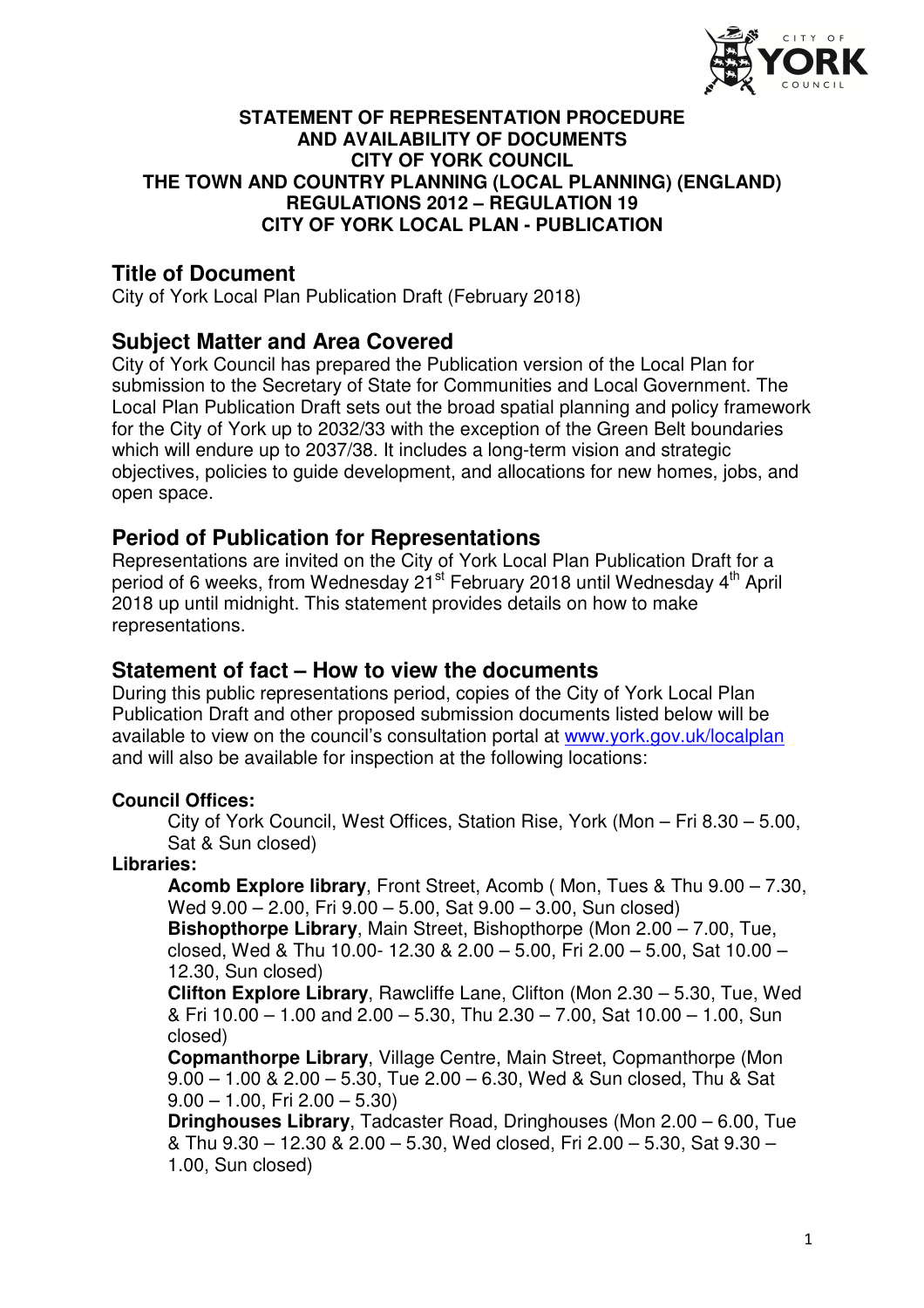

**Dunnington Library**, The Reading Room, Church Street, Dunnington (Mon 10.00 – 1.30, Tue 2.00 – 5.30, Wed, Fri & Sun closed, Thu 2.00 – 5.00, Sat  $9.00 - 12.00$ 

**Explore @ 30 Clarence Street**, 30 Clarence Street, York (Mon, Tue, Wed, Thu & Fri 10.00 – 3.30, Sat & Sun closed)

**Fulford Library**, St Oswald's CE School, Heslington Lane, Fulford (Mon, Wed & Sun closed, Tue, Thu & Fri 2.00 – 5.00, Sat 10.00 – 12.30)

**Huntington Library**, Garth Road, Huntington York (Mon, Tue, Thu & Fri 9.30 – 12.00 & 2.00 – 5.00, Wed & Sun closed, Sat 9.30 – 12.00)

**New Earswick Library**, Hawthorn Terrace, New Earswick ( Mon 9.00 – 12.30 & 1.00 – 5.00, Tue 9.00 – 12.30 & 2.00 – 4.00, Wed 2.00 – 5.00, Thu 1.30 – 5.00, Fri 9.00 – 12.30 & 1.30 – 5.00, Sat 10.00 – 12.00 Sun closed)

**Poppleton Library**, The Village, Upper Poppleton (Mon 10.00 – 12.30 & 2.00 – 5.00, Tue & Sun closed, Wed & Fri 10.00 – 12.30 & 2.00 – 5.00, Thu & Sat  $10.00 - 12.30.$ 

**Rowntree Park Reading Cafe**, Rowntree Park Lodge, Richardson Street, York (Mon, Tue, Wed, Thu, Fri Sat & Sun 9.00 – 4.30)

**Strensall Library**, 19 The Village, Strensall (Mon & Fri 2.00 – 5.00, Tue 10.30 – 12.30 & 2.00 – 5.00, Wed & Sun closed, Thu 9.30 – 12.30 & 2.00 – 4.00, Sat 10.00 – 12.30)

**Tang Hall Explore Library**, Fifth Avenue, Tang Hall (mon 9.30 – 7.30, Tue, Thu & Fri 9.30 – 5.30, Wed & Sat 9.30 – 1.00, Sun closed) (Mobile library operates from this location)

**York Explore Library**, Library Square, York, YO1 7DS (Mon, Tue, Wed & Thu 9.00 – 8.00, Fri 10.00 – 6.00, Sat 9.00 – 5.00, Sun 11.00 – 4.00)

## **Documents which are available to view are:**

- City of York Local Plan Publication Draft (February 2018)
- City of York Local Plan Publication Draft Policies Maps (February 2018)
- Sustainability Appraisal incorporating Strategic Environmental Assessment (February 2018)

There are also a considerable number of supporting documents and evidence base reports which underpin the City of York Local Plan Publication Draft and these can be viewed on the consultation page at www.york.gov.uk/consultation

# **Representations**

Representations on the plan can be made throughout the representation period but must be made **before midnight on Wednesday 4th April 2018**. Please note that late representations cannot be accepted.

To structure your response in the way the inspector will consider comments at the public examination, the Planning Inspectorate has issued a standard form that is available to complete on the consultation portal www.york.gov.uk/localplan

Alternatively you can download or collect a comment form, (from the locations listed above), and return it to us by post to FREEPOST RTEG-TYYU-KLTZ, Local Plan, City of York Council, West Offices, Station Rise York YO1 6GA or email localplan@york.gov.uk. All representations should include your name and postal address.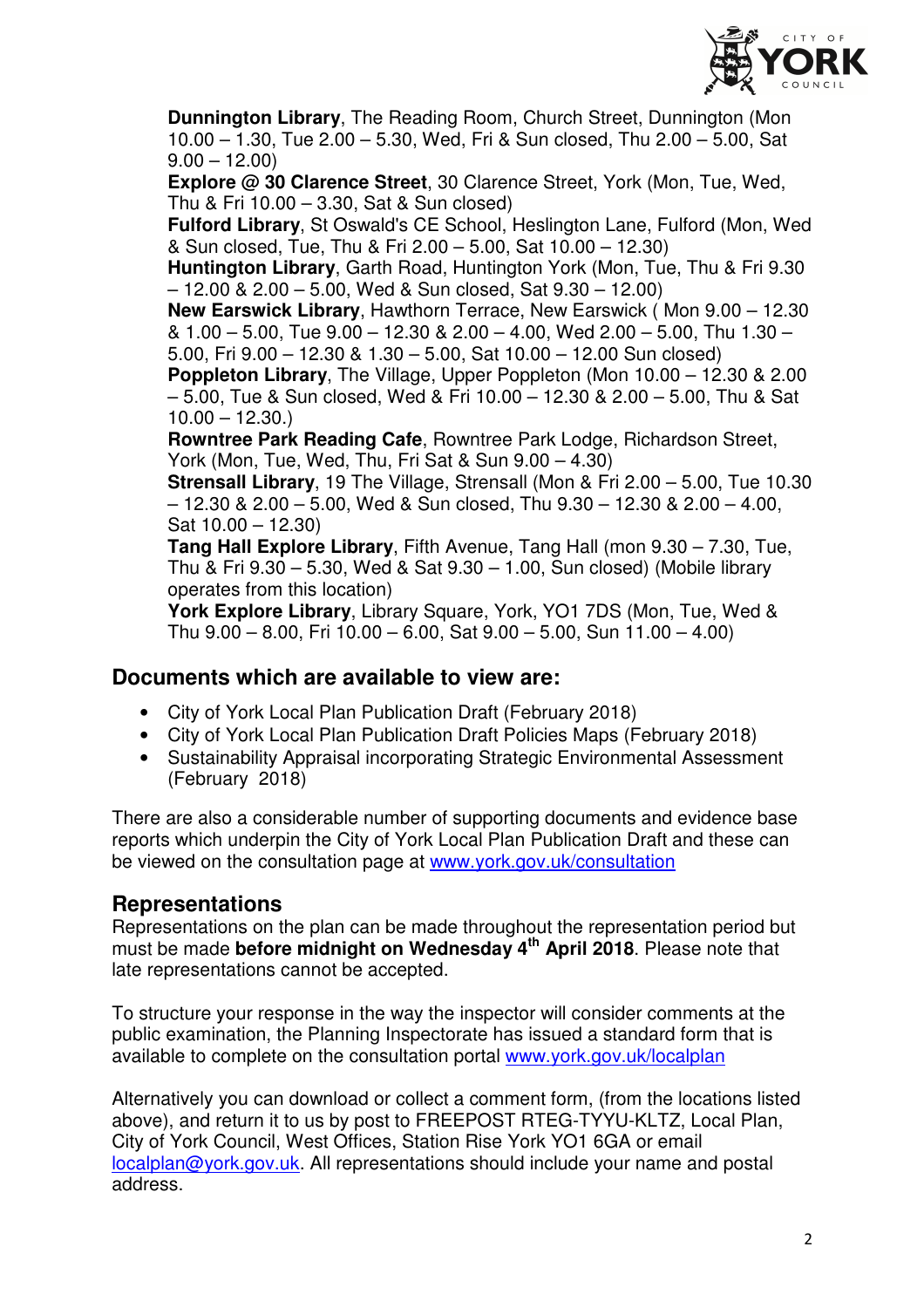

All individual representations received will be submitted to the Secretary of State together with a summary of the main issues raised during the representations period and considered as part of a public examination by an independent Planning Inspector. Representations at this stage should only be made on the legal and procedural compliance of the City of York Local Plan, the soundness of the City of York Local Plan and whether the City of York Local Plan is in conformity with the Duty to Cooperate. Please refer to the guidance on the comments form when preparing representations.

Please note that representations made at this stage in the process cannot remain anonymous, but details will only be used in relation to the City of York Local Plan. Your response will be made available to view as part of the Examination process.

## **Request for Notification:**

l

Representations at this stage may be accompanied by a request to be notified about:

- the submission of the local plan for independent examination;
- the publication of the recommendations of the inspector appointed to carry out the independent examination; and
- the adoption of the local Plan.

For further details, please contact the Strategic Planning Team on **01904 552255** or email localplan@york.gov.uk

### **How we will use your Personal Information**

We will only use the personal information you give us as part of your response in accordance with the Data Protection Act 1998 (and any successor legislation) to inform the Local Plan process.

We only ask for what personal information is necessary for the purposes set out in this privacy notice and we will protect it and make sure nobody has access to it who shouldn't.

City of York Council does not pass personal data to third parties for marketing, sales or any other commercial purposes without your prior explicit consent.

As part of the Local Plan process copies of representations made in response to this consultation including your personal information must be made available for public inspection and published on the Council's website; they cannot be treated as confidential or anonymous and will be available for inspection in full. Copies of all representations must also be provided to the Planning Inspectorate as part of the submission of the City of York Local Plan.<sup>1</sup>

#### **Storing your information and contacting you in the future:**

The information you provide as part of your response will be stored on a database

<sup>&</sup>lt;sup>1</sup> Section 20(3) Planning & Compulsory Purchase Act 2004 Regulations 17,22, 35 & 36 Town and Country Planning (Local Planning) England) Regulations 2012